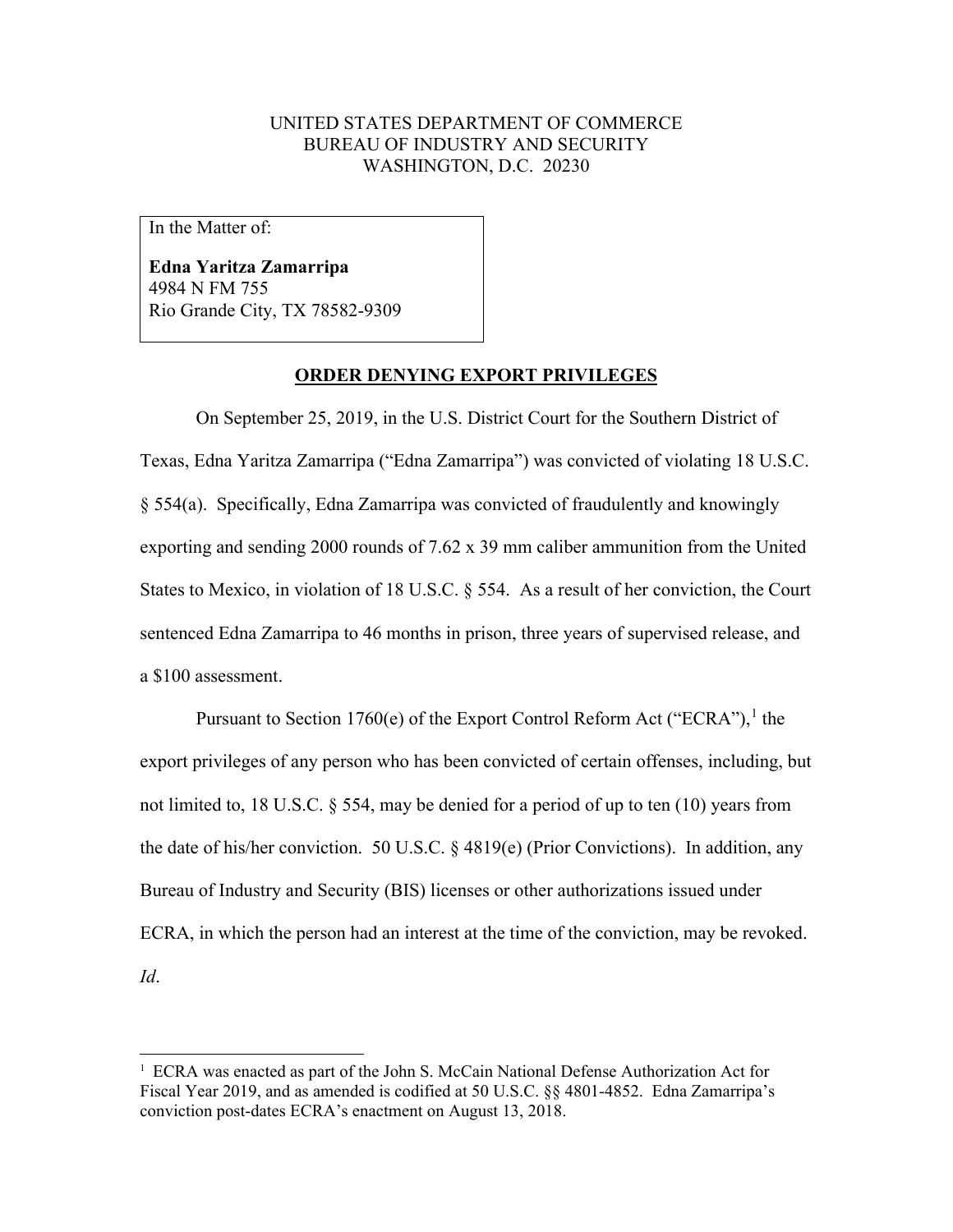Edna Yaritza Zamarripa Order Page 2 of 5

BIS received notice of Edna Zamarripa's conviction for violating 18 U.S.C. § 554, and has provided notice and opportunity for Edna Zamarripa to make a written submission to BIS, as provided in Section 766.25 of the Export Administration Regulations ("EAR" or the "Regulations"). 15 C.F.R.  $\S 766.25$  $\S 766.25$  $\S 766.25$ .<sup>2</sup> BIS has not received a written submission from Edna Zamarripa.

Based upon my review of the record and consultations with BIS's Office of Exporter Services, including its Director, and the facts available to BIS, I have decided to deny Edna Zamarripa's export privileges under the Regulations for a period of seven (7) years from the date of Edna Zamarripa's conviction. The Office of Exporter Services has also decided to revoke any BIS-issued licenses in which Edna Zamarripa had an interest at the time of her conviction.[3](#page-1-1)

## Accordingly, it is hereby **ORDERED:**

**First**, from the date of this Order until September 25, 2026, Edna Yaritza Zamarripa, with a last known address of 4984 N FM 755, Rio Grande City, TX 78582-9309, and when acting for or on her behalf, her successors, assigns, employees, agents or representatives ("the Denied Person"), may not directly or indirectly participate in any way in any transaction involving any commodity, software or technology (hereinafter collectively referred to as "item") exported or to be exported from the United States that is subject to the Regulations, including, but not limited to:

<span id="page-1-0"></span><sup>&</sup>lt;sup>2</sup> The Regulations are currently codified in the Code of Federal Regulations at 15 C.F.R. Parts 730-774 (2021).

<span id="page-1-1"></span><sup>&</sup>lt;sup>3</sup> The Director, Office of Export Enforcement, is now the authorizing official for issuance of denial orders, pursuant to recent amendments to the Regulations (85 *Fed. Reg*. 73411, November 18, 2020).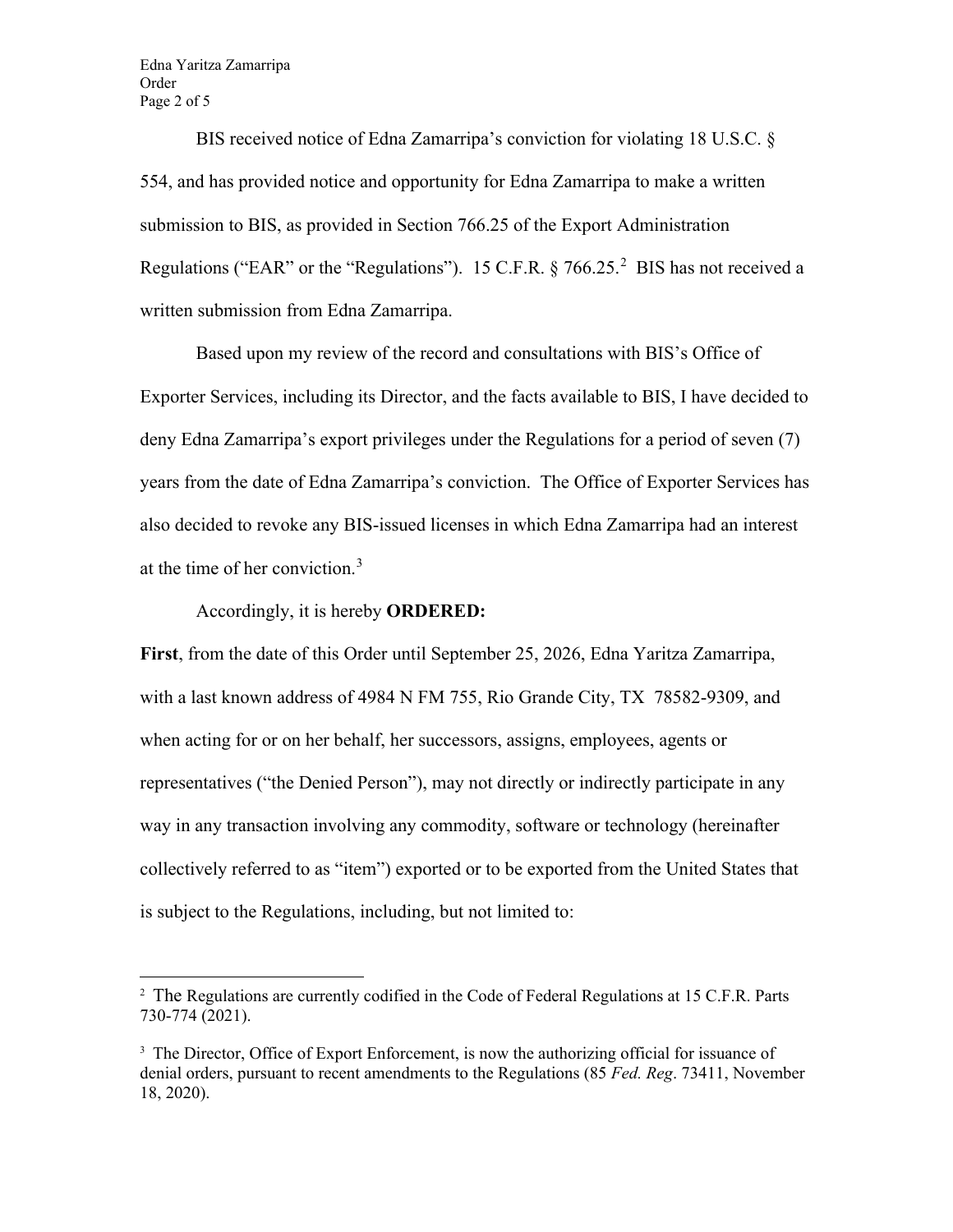- A. Applying for, obtaining, or using any license, license exception, or export control document;
- B. Carrying on negotiations concerning, or ordering, buying, receiving, using, selling, delivering, storing, disposing of, forwarding, transporting, financing, or otherwise servicing in any way, any transaction involving any item exported or to be exported from the United States that is subject to the Regulations, or engaging in any other activity subject to the Regulations; or
- C. Benefitting in any way from any transaction involving any item exported or to be exported from the United States that is subject to the Regulations, or from any other activity subject to the Regulations.

**Second**, no person may, directly or indirectly, do any of the following:

- A. Export, reexport, or transfer (in-country) to or on behalf of the Denied Person any item subject to the Regulations;
- B. Take any action that facilitates the acquisition or attempted acquisition by the Denied Person of the ownership, possession, or control of any item subject to the Regulations that has been or will be exported from the United States, including financing or other support activities related to a transaction whereby the Denied Person acquires or attempts to acquire such ownership, possession or control;
- C. Take any action to acquire from or to facilitate the acquisition or attempted acquisition from the Denied Person of any item subject to the Regulations that has been exported from the United States;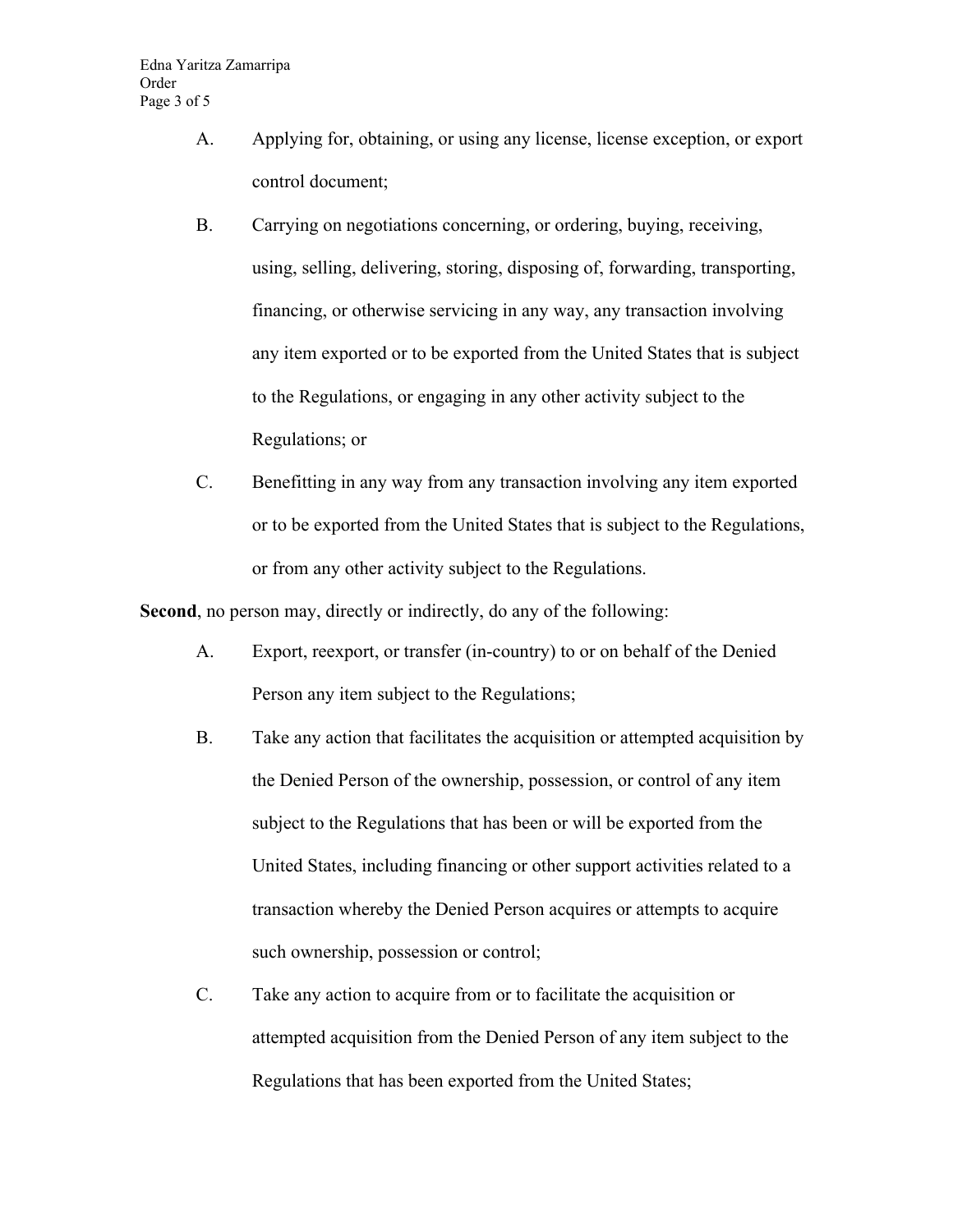- D. Obtain from the Denied Person in the United States any item subject to the Regulations with knowledge or reason to know that the item will be, or is intended to be, exported from the United States; or
- E. Engage in any transaction to service any item subject to the Regulations that has been or will be exported from the United States and which is owned, possessed or controlled by the Denied Person, or service any item, of whatever origin, that is owned, possessed or controlled by the Denied Person if such service involves the use of any item subject to the Regulations that has been or will be exported from the United States. For purposes of this paragraph, servicing means installation, maintenance, repair, modification or testing.

**Third**, pursuant to Section 1760(e) of the Export Control Reform Act (50 U.S.C.  $\S$ 4819(e)) and Sections 766.23 and 766.25 of the Regulations, any other person, firm, corporation, or business organization related to Edna Zamarripa by ownership, control, position of responsibility, affiliation, or other connection in the conduct of trade or business may also be made subject to the provisions of this Order in order to prevent evasion of this Order.

**Fourth**, in accordance with Part 756 of the Regulations, Edna Zamarripa may file an appeal of this Order with the Under Secretary of Commerce for Industry and Security. The appeal must be filed within 45 days from the date of this Order and must comply with the provisions of Part 756 of the Regulations.

**Fifth**, a copy of this Order shall be delivered to Edna Zamarripa and shall be published in the *Federal Register.*